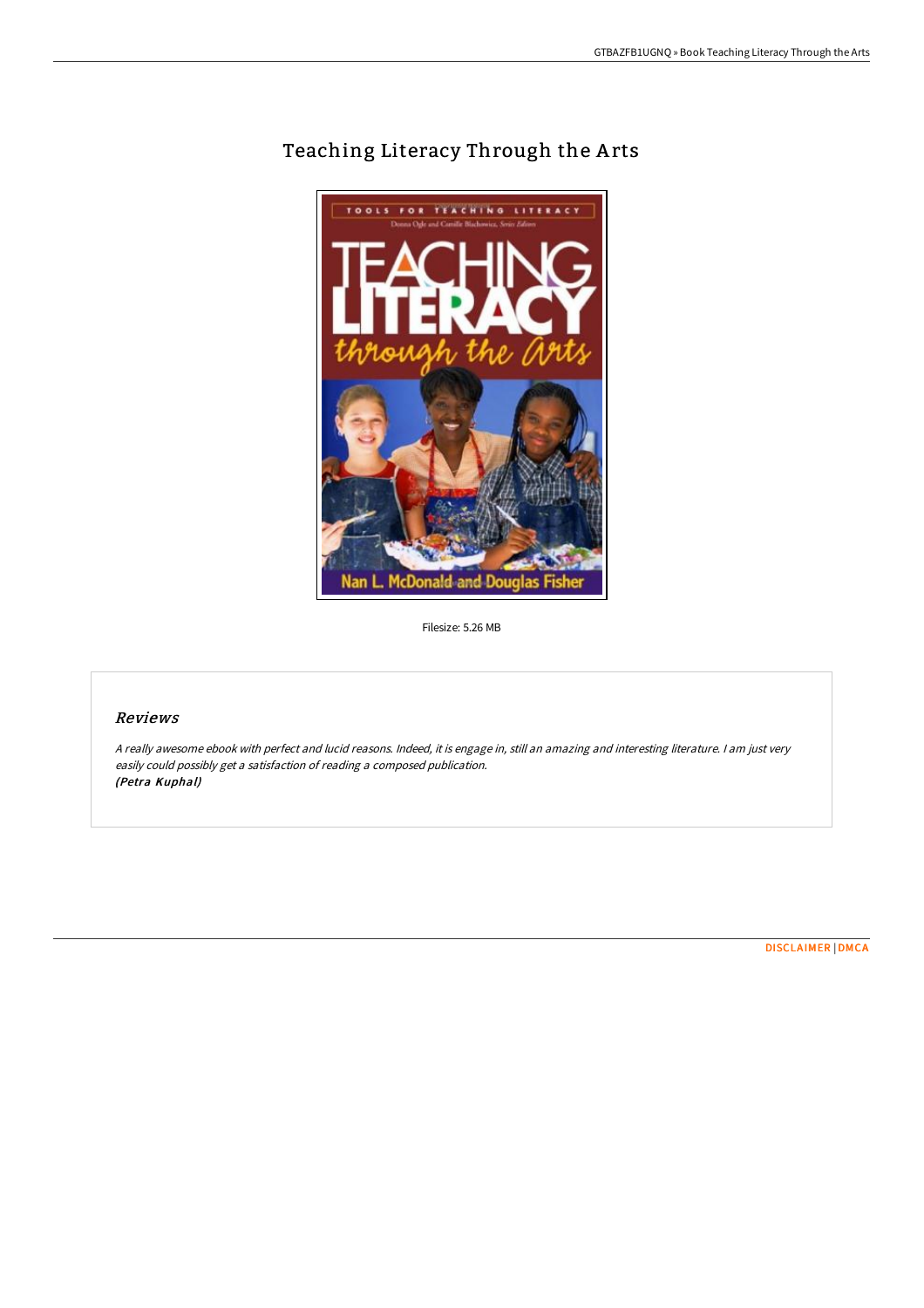## TEACHING LITERACY THROUGH THE ARTS



Guilford Publications, United States, 2006. Paperback. Book Condition: New. 277 x 190 mm. Language: English . Brand New Book. Accessible and hands-on yet grounded in research, this book addresses the whats, whys, and how-tos of integrating literacy instruction and the arts in grades K-8. Even teachers without any arts background will gain the skills they need to bring music, drama, visual arts, and dance into their classrooms. Provided are a wealth of specific resources and activities that other teachers have successfully used to build students oral language, concepts of print, phonemic awareness, vocabulary, fluency, comprehension, and writing, while also promoting creativity and self-expression. Special features include reproducible worksheets and checklists for developing, evaluating, and implementing arts-related lesson plans.

 $\blacksquare$ Read [Teaching](http://techno-pub.tech/teaching-literacy-through-the-arts-paperback.html) Literacy Through the Arts Online  $\mathbf{r}$ [Download](http://techno-pub.tech/teaching-literacy-through-the-arts-paperback.html) PDF Teaching Literacy Through the Arts